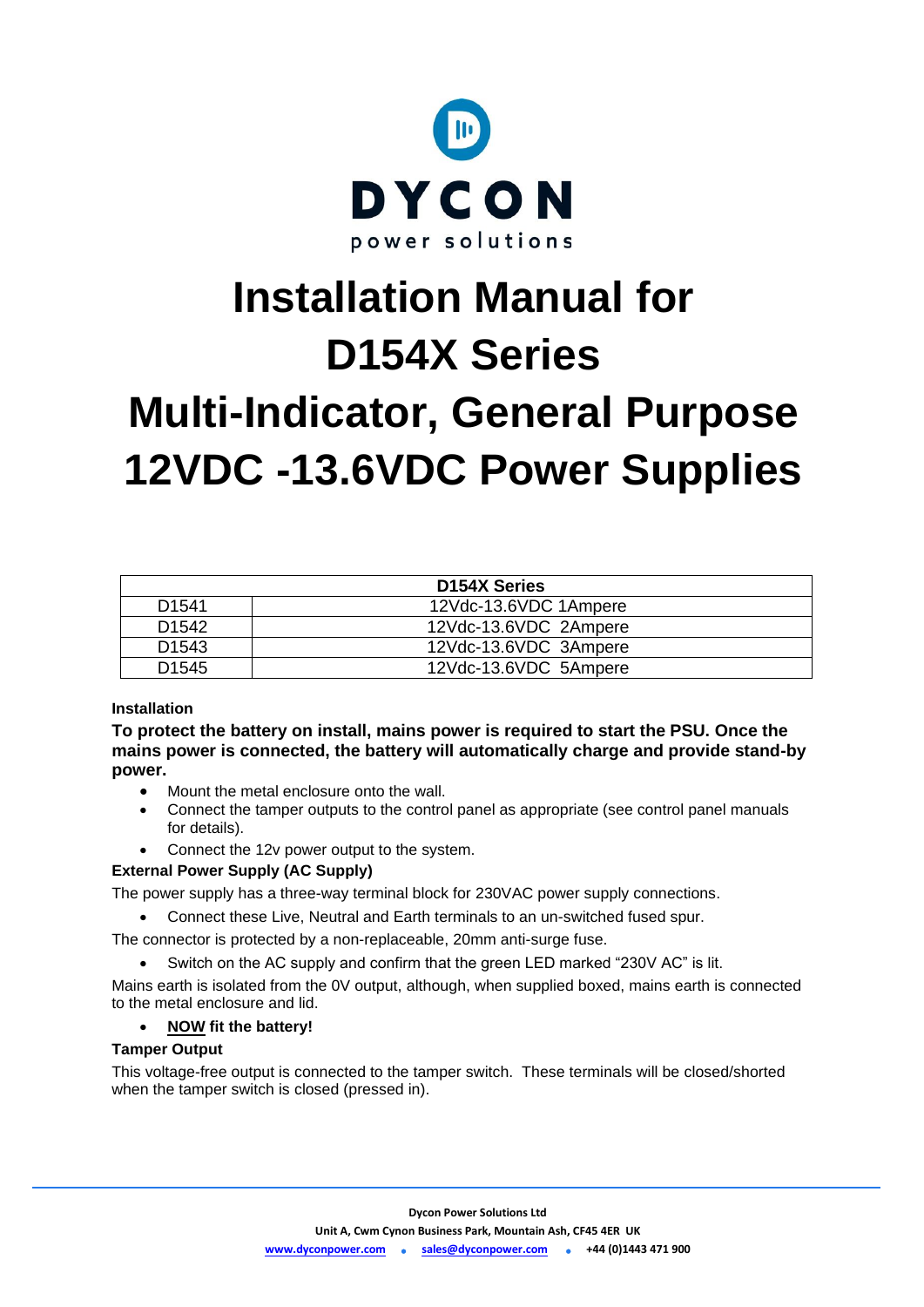# **12V Power Output**

Terminal blocks are provided to connect to the system. The green 230V AC LED or orange standby LED indicates that the 12V (13.6 volt due to battery charging) is available from these terminal blocks.

## **Auxiliary Power Supply (batteries)**

These power supplies are compatible with 2.2AH, 7AH/8AH and 17AH sealed lead acid or gel batteries which are connected to the "BATT" terminals. The orange standby LED, marked with a battery symbol, indicates when AC power is off and power is being supplied by the batteries.

If two batteries are used, they **must** be connected in parallel.

#### **Output Protection**

The output is protected by resettable electronic fuse. Should the output be overloaded and the fuse trip, the red fuse fault LED, marked with a battery symbol, will be lit. The fault can be reset by removing the short and re-applying power after a minute to allow the fuse to cool.

## **Battery Protection**

The batteries and electronic circuitry are protected against reverse polarity connection by a self resetting electronic fuse. The PSU has deep discharge protection set at 10 volts.

This unit is only to be used by qualified service personnel; there are no user serviceable parts. No maintenance is required other than routine periodic testing and replacement of the standby batteries. For further information on routine battery replacement, please contact your battery supplier or manufacturer.

#### **Specifications**

| Power supply                          | Type A, ungraded, Environmental Class 2     |
|---------------------------------------|---------------------------------------------|
| AC input voltage                      | 230 Volt +10% -15%, 50Hz $\pm$ 15%          |
| Output voltage                        | 13.6 VDC nominal                            |
| Output ripple PP                      | Less than 100mV (less than $0.7\%$ @ 13.7V) |
| Battery recharge time (1 x 7Ahr batt) | Less than 36 hours (250mA)                  |
| Operating temperature range           | $-10^{\circ}$ C to $+40^{\circ}$ C          |

*All units are fused in the 230V AC supply. The D154X Series power supply fuses require no user intervention.* 

## **Product Part Numbers**

|       | <b>PCB-only</b>      | "A" box              | "B" box              | " $C$ " box          | "E" box | "G"                  |
|-------|----------------------|----------------------|----------------------|----------------------|---------|----------------------|
| 1 Amp | D <sub>1541-P</sub>  | D <sub>1541</sub> -A | D <sub>1541</sub> -B | D <sub>1541</sub> -C | D1541-E | D <sub>1541</sub> -G |
| 2 Amp | D <sub>1542-P</sub>  | D <sub>1542</sub> -A | D <sub>1542</sub> -B | D <sub>1542</sub> -C | D1542-E | D1542-G              |
| 3 Amp | D <sub>1543</sub> -P | D <sub>1543</sub> -A | D <sub>1543</sub> -B | D <sub>1543</sub> -C | D1543-E | D1543-G              |
| 5 Amp | D <sub>1545</sub> -P | D <sub>1545</sub> -A | D <sub>1545</sub> -B | D <sub>1545</sub> -C | D1545-E | D1545-G              |

## *See separate data sheet and manual for details of suitable output splitters.*

#### **Sizes and Weights (standard size housings)**

|                     | "A" size housing | "B" size housing | "C" size housing |
|---------------------|------------------|------------------|------------------|
| Size (h x w x d) mm | 235 x 170 x 85   | 260 x 320 x 90   | 345 x 430 x 90   |
| Weight (kg)         | 2.0kg (empty)    | 3.2kg (empty)    | 4.5kg (empty)    |

*The following, larger housings are available for use when you need to fit bigger batteries or other secondary system equipment, in addition to the supplied D154X-series power supply unit.*

|                     | "E" size housing           | "G" size housing |
|---------------------|----------------------------|------------------|
| Size (h x w x d) mm | $500 \times 405 \times 90$ | 456 x 687 x 116  |
| Weight (kg)         | 5.2kg (empty)              | 8.9kg (empty)    |

#### **PCB sizes**

|                     | D1541-P / D1542-P / D1543-P | D1545-P         |  |
|---------------------|-----------------------------|-----------------|--|
| Size (h x w x d) mm | 130 x 100 x 38mm            | 140 x 95 x 56mm |  |
| Weight (kg)         | $0.19$ kg                   | 0.24kg          |  |

D154X Series - Installation Manual D154X-INST 0120 v7.3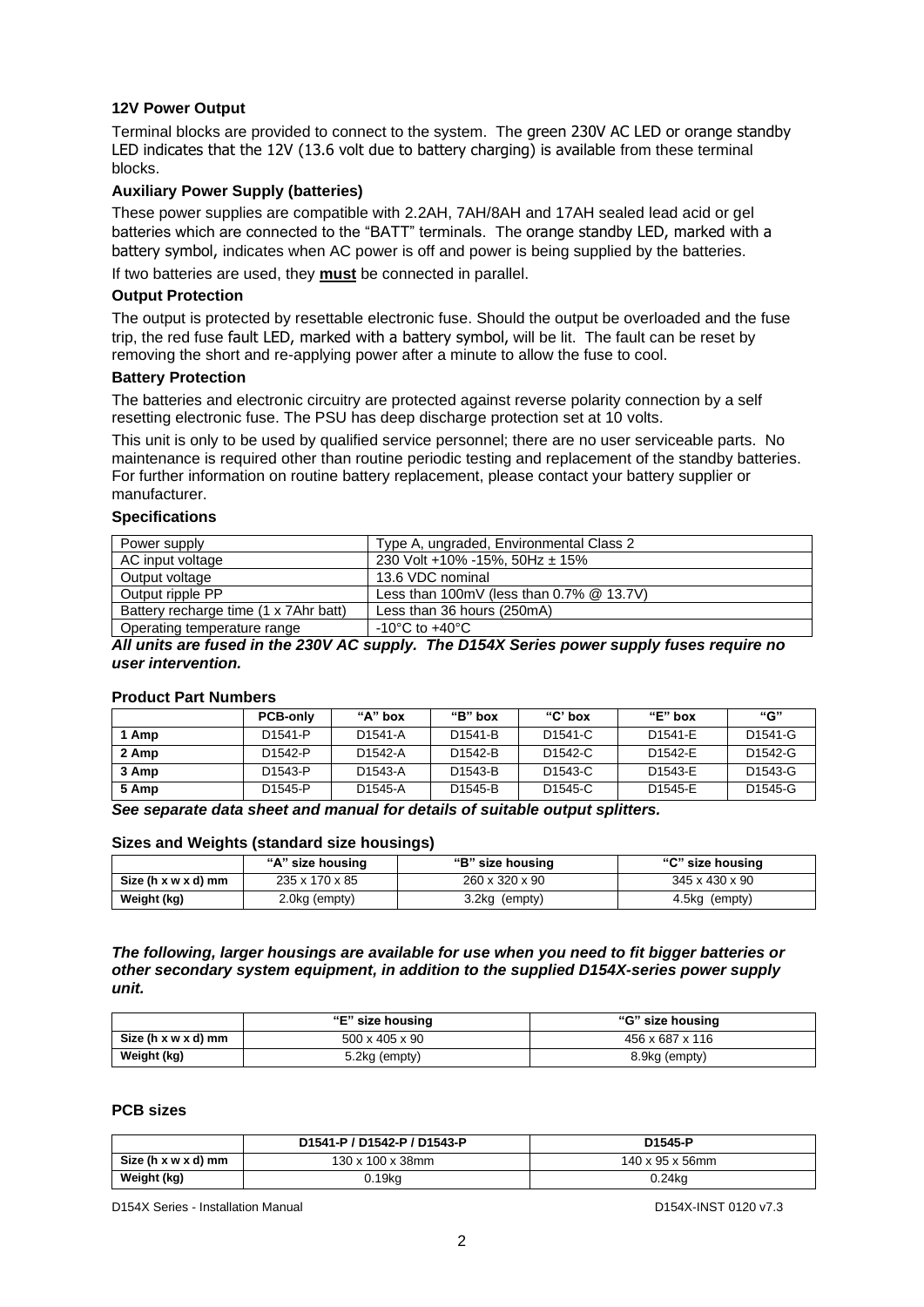